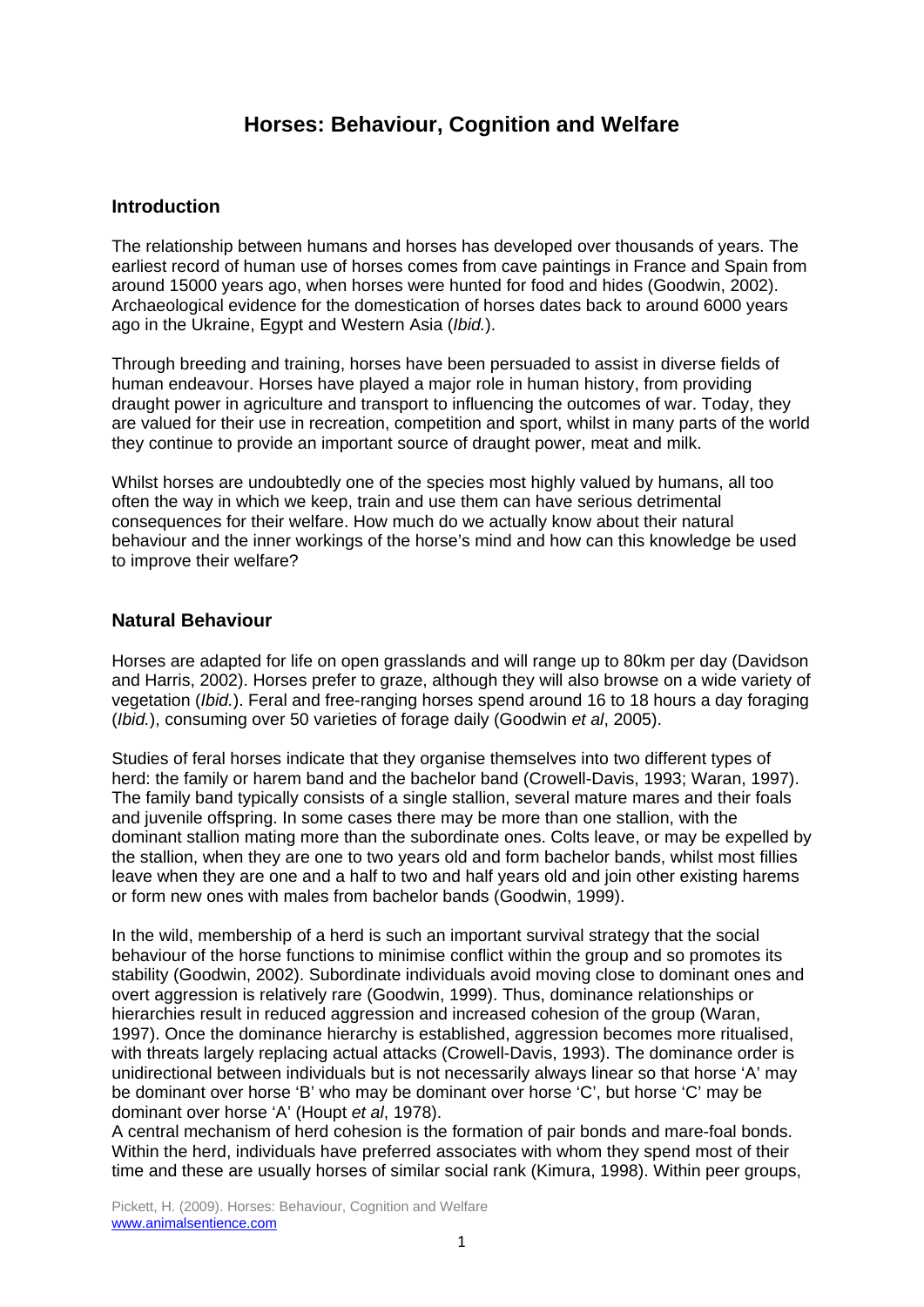close pair bonds develop between individuals and can persist throughout life, especially in mares (Goodwin, 2002). These bonds are mutually supportive and bonded pairs graze and rest together and engage in mutual grooming, affiliative neck overlapping and resting headto-tail fly swishing (Goodwin, 1999 and 2002).

The mare-foal bond begins to develop shortly after birth when the mare licks the foal for up to half an hour (Goodwin, 2002). Foals are able to stand and suckle within two hours of birth and stay very close to their dam's side during the first weeks of life (*Ibid.*). Between one and two months of age, foals make exploratory trips away from their dam and engage in play with other foals (*Ibid.*). Foals tend to associate preferentially with the foal of their dam's most preferred associate (Weeks *et al*, 2000). From two to three months of age, foals begin to spend much of their time with other foals and form peer groups (Goodwin, 2002). Weaning takes place at between eight and nine months of age (*Ibid.*).

Horses are very playful animals. Play may involve running, frolicking, chasing, bucking, jumping, prancing, leaping, manipulation of an object, play fighting and play sexual behaviour (McDonnell and Poulin, 2002). Solitary and object-directed play develop within the first month of life when foals remain close to their dam and social play develops from around one month of age as foals begin to interact with their peers and other members of the social group (Goodwin, 2002). Play may be initiated by a nose-to-nose approach, nudging, nipping, tossing the head and pawing at the prospective play partner (McDonnell and Poulin, 2002).

Play behaviour is vital to the development of the young horse, with up to 75% of the kinetic activity of foals devoted to play (Goodwin, 2002). Play continues to be an important activity even in adulthood, especially for stallions (McDonnell and Poulin, 2002).

# **Perception and Communication**

### *Vision*

The retina of the horse contains a higher proportion of rods and a lower proportion of cones compared with the human retina. The higher proportion of rods means that horses' vision is very sensitive to light level and movement but is not optimal for colour vision and discerning detail (Saslow, 2002). Horses have excellent vision in dim light and are able to make simple visual discriminations and navigate around obstacles in conditions too dark for humans to see (Hanggi and Inversoll, in press). Horses' colour vision is not as good as that of humans but research suggests that it is at least dichromatic (Smith and Goldman, 1999). The horses' visual acuity is around 20/30 on the Snellan scale, which is not as good as that of a human (20/20) but better than that of a dog (around 20/50) or a cat (20/75 to 20/100) (Timney and Keil, 1992).

Compared with humans, horses possess a wider visual field because the eyes are positioned to the sides of the head, which is advantageous for spotting predators but reduces the frontal overlapping binocular field of vision (Saslow, 2002). Horses have a binocular field in an arc of around  $60^{\circ}$  in front of the head, which enables depth perception comparable with that of cats (Timney and Keil, 1999). Overall, as would be expected for a prey animal, horse vision appears to have evolved more for detection of predator approach from any angle than for accurate visual identification of stationary objects, especially those seen at a distance (Saslow, 2002).

Horses are primarily visual communicators (Goodwin, 2002). Body postures and outlines play an important role in communication and co-ordination of the herd's activities and horses are extremely sensitive to subtle changes in the body language of their companions (Goodwin, 1999). The tense alarm posture alerts the herd to possible danger; a high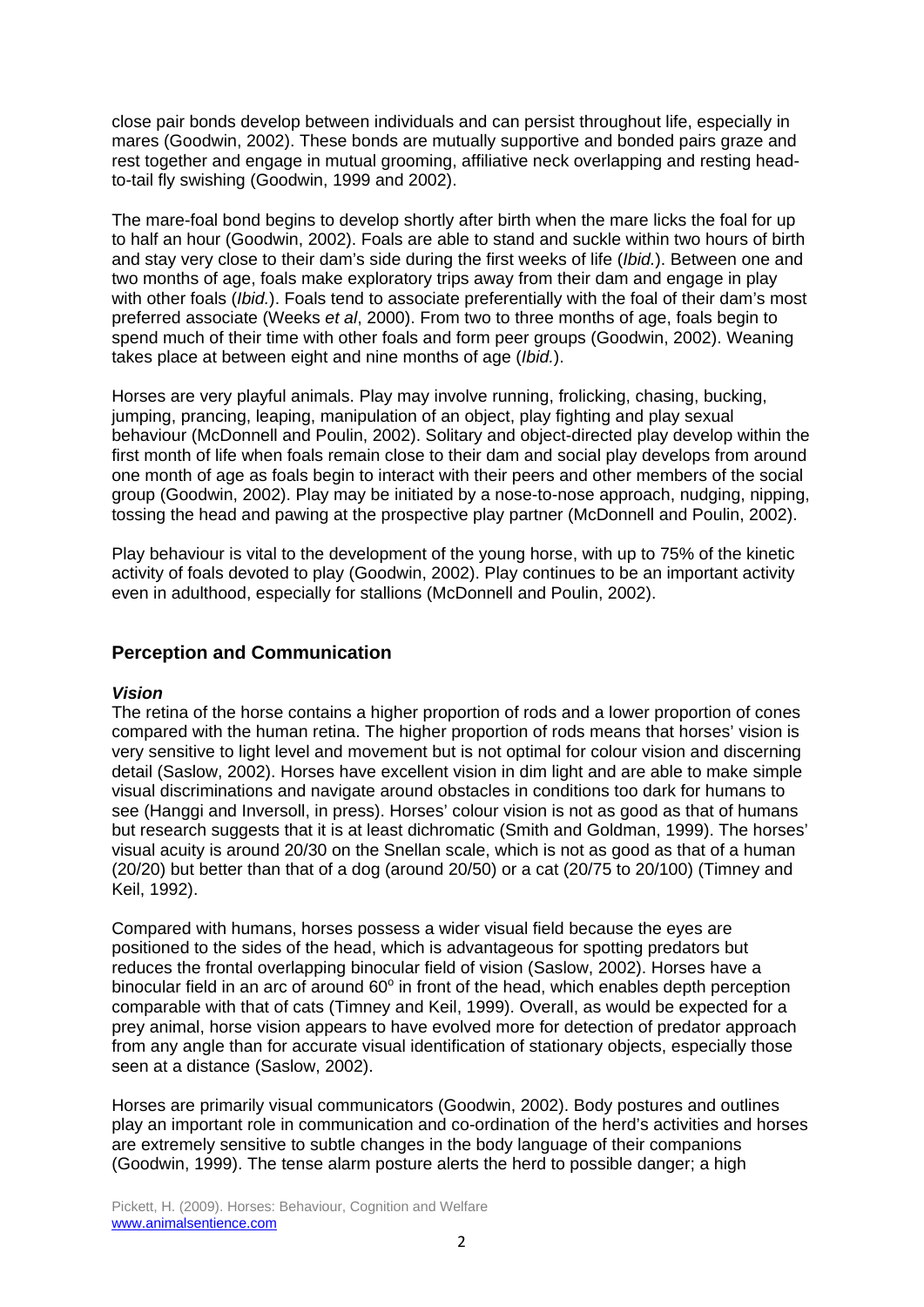rounded body outline indicates excitement and a low straight outline indicates relaxation (Goodwin, 2002). Many parts of the body, including the tail, ears, face and legs, can be used independently or in combination to signal tension, excitement, arousal, fear, irritation, aggression, relaxation and pleasure (*Ibid.*)

### *Hearing*

The range of hearing in the horse may not extend to frequencies quite as low as humans can detect but it far exceeds the highest frequencies that can be heard by humans (over 33000Hz in the horse compared to under 20000Hz in humans) (Saslow, 2002). The area of best sensitivity of hearing in the horse is broad and covers the range of the human voice better than a dog's (*Ibid.*) The ears can be moved independently in the direction of the horse's attention (Goodwin, 2002).

Horses also communicate vocally and the meaning of individual vocalisations may be complex and context dependent (*Ibid.*). Vocal communication can serve to maintain contact over long distances, indicate excitement, deter contact in social interactions or initiate approach between a mare and her foal (*Ibid.*).

#### *Chemoreception*

Smell and taste are linked neurologically in the horse, as they are in many other species (McGreevy, 2004). The olfactory structures are very large in the horse compared with humans and it is likely that the horse's capacity for chemoreception and reliance on chemical information for identification are more similar to that of a dog (Saslow, 2002).

Horses familiarise themselves with foreign objects by smelling them and odours are important for recognition of group members (McGreevy, 2004). Nose-to-nose sniffing is an important part of greeting rituals between horses (*Ibid.*). Odours are used for communication over time through marking behaviour, in courtship and in establishing the mare-foal bond (Goodwin, 2002).

Taste is also important in the early bonding of the mare and foal (McGreevy, 2004). Taste allows horses to discriminate between different foods and they can learn to avoid a food if they become ill within a short time of consuming it (Houpt *et al*, 1990).

### *Touch*

Horses are very sensitive to tactile stimuli and react to pressures that are too light for humans to feel (Saslow, 2002). Lansade *et al* (2008) found that most horses reacted to pressure from a filament on the skin at the withers that was too small to be detected by humans when applied to the index finger tip. This sensitivity is useful in detecting the presence of biting flies landing on the skin, which initiates vigorous responses to dislodge the insect, including skin rippling, tail swishing, ear flicking, head shaking, foot stomping and biting at the area (Saslow, 2002).

Touch is used for communication at close range: it promotes and maintains pair bonds during mutual grooming and can be a form of social support in stressful situations, for example, foals may press their body against their dam during novel or disturbing events (Goodwin, 2002).

# **Cognitive Abilities**

Horses excel at simpler forms of learning such as classical and operant conditioning, which is not surprising considering their trainability when these principles and practices are applied (Hanggi, 2005). Horses have also shown ease in stimulus generalisation and discrimination learning and a number of recent studies have demonstrated their ability to solve advanced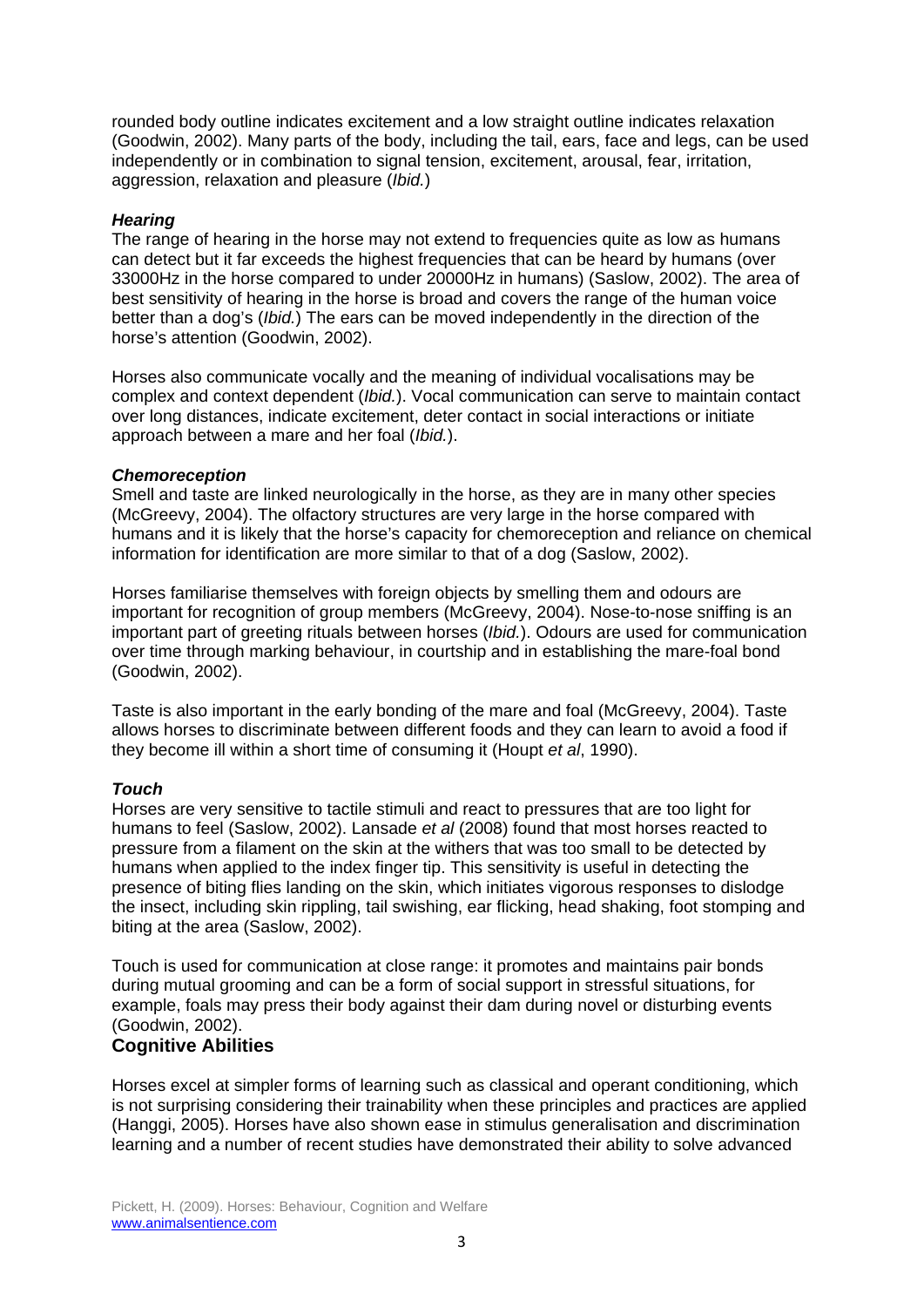cognitive challenges involving categorisation learning and some degree of concept formation (*Ibid.*)

There are two major categories of learning: non-associative learning and associative learning. In non-associative learning, the horse is exposed to a single stimulus to which they can become habituated or sensitised. This type of learning is important in horse training and early handling.

When faced with new experiences, many horses react with fear but, by introducing a potentially frightening stimulus incrementally, the horse becomes accustomed to it and learns to accept it. Habituation is said to have occurred when repeated presentations of a stimulus result in a decrease in response (McGreevy, 2004). This approach can also be used to re-train horses who have become fearful of a particular handling procedure or event through past negative experience (Hanggi, 2005).

Sensitisation is said to have occurred when there is an increase in response after repeated presentations of a stimulus (McGreevy, 2004). This is the means of achieving responsiveness and lightness to riding and handling aids (Hanggi, 2005).

Research suggests that horses show some degree of object generalisation during habituation. Christensen *et al* (2008) found that horses did not show a significant decrease in initial response towards a novel object when presented sequentially with six different objects (ball, barrel, board, box, cone and cylinder) when the objects were the same size but differently coloured. However, when the colour of the objects was the same, the horses showed a significant reduction in response with increasing object number, indicating that horses generalise between similarly coloured objects of varying shape.

In associative learning, the horse learns to make associations between different stimuli (classical conditioning) or between a stimulus and a response (operant conditioning).

Horses, like most animals, learn easily through classical conditioning, where an initially unimportant stimulus is regularly paired with a stimulus that initiates a response (Hanggi, 2005). Horses spontaneously learn that certain stimuli, such as the sound of the feed room door opening or the sound of grain pouring into a bucket, are signs that they are soon to be fed and may display anticipatory behaviour such as vocalising, pawing or kicking the stall door.

In operant conditioning, the horse learns to perform an action to obtain reinforcement (*Ibid.*). This type of learning is central to horse training. The reinforcement may be positive (receiving something desired such as a food reward) or negative (removing something unpleasant such as pressure on the reins or from the rider's legs). Positive and negative reinforcers can both be viewed as rewards in that they both lead to an increase in the performance of the desired response. Negative reinforcement is not the same as punishment because it enables the horse to control the experience (Waran *et al*, 2002).

In discrimination learning, the horse learns that one stimulus and not another will result in reinforcement (Hanggi, 2005). This may involve simple discriminations or more complex discriminations based on categorisation. The ability to categorise provides the basis for substantial higher cognitive function (Nicol, 1996). Hanggi (1999) trained horses to distinguish between two-dimensional black figures with open centres and solid centres. Horses learned the initial discriminations through operant conditioning but then acquired subsequent discriminations with fewer errors, in most cases choosing the correct image on first trial presentation. Rotating the stimuli, mixing the stimulus pairs and changing the relative sizes of the stimuli did not result in any marked decrease in performance, indicating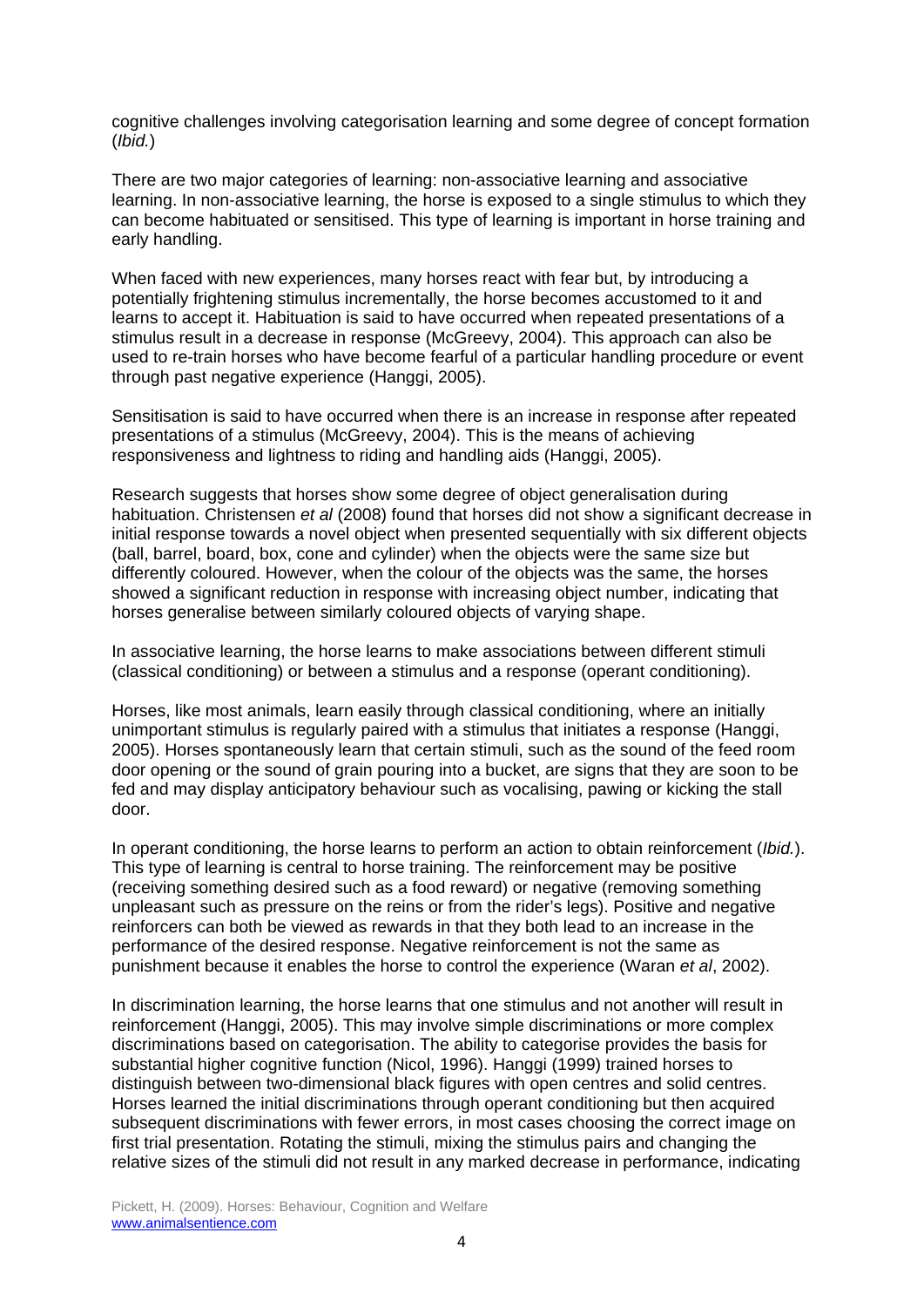that the horses had learned to categorise the symbols on the basis of being 'open-centred'. This is an example of learning to learn, where the horses were able to apply knowledge learned in one task to more easily solve related tasks.

Unlike categorisation learning, where stimuli resemble each other, conceptualisation involves responding to certain stimuli because they represent the same idea, regardless of whether they physically resemble one another (Hanggi, 2005). Hanggi (2003) investigated the ability of horses to form concepts based on relative size ('larger than', 'smaller than'). After learning to choose the larger of two stimuli for six sets of two-dimensional symbols, the horses were tested using novel larger and smaller stimuli including three-dimensional objects (five two-dimensional sets and five three-dimensional sets with large, medium, small and tiny sizes).The horses correctly chose the larger of two or more stimuli regardless of novelty or dimension. A second experiment produced the same results for 'smaller than'. After learning the task, the horses responded correctly to new stimuli and were able to generalise across situations varying from flat black shapes to objects of different materials and colours including balls, flower pots and PVC connectors. The results demonstrate that the horses were capable of solving problems based on relative size concepts.

It appears that horses are able to understand that a three-dimensional object can be represented by a two-dimensional image. Hanggi (2001) found that at least some horses are able to recognise photographs of three-dimensional objects as well as recognising objects previously represented by photographs.

Under some circumstances, it has been shown that horses are able to reverse a discrimination they have learned. Martin *et al* (2006) found that horses were able to use spatial cues (left/right position of the goal box) to solve a simple discrimination task and that they were also able to solve the task when the location of the goal was reversed. As the number of reversals increased, the number of errors decreased, indicating that the horses were learning to learn.

The type of cue and the way in which it is presented can influence the outcome of an experiment. It appears that horses may be able to use spatial cues more successfully than visual cues alone. When visual cues (presence/absence of a light above the goal box) were used in the above study by Martin *et al* (2006), the horses were unable to solve the original discrimination. Other research suggests that horses are able to use visual cues more successfully when they are presented at ground level (Hall *et al*, 2003).

Social learning occurs when one horse learns from observing the behaviour of another (Waran *et al*, 2002). As a social species where the young remain with their dam for an extended period, it would be expected that much of what a young horse learns about finding and selecting food, as well as about social behaviour, would be through observation. To date there is little scientific evidence for horses learning in this way. However, this is probably because the methods used to study it in the horse have not yet been made biologically relevant (*Ibid.*). Experiments have generally been based on allowing a naïve horse (observer) to watch a trained horse (demonstrator) perform a task and looking for evidence that the observer horse is able to learn the appropriate response more quickly or more effectively than a control horse which has not watched the demonstrator (Nicol, 2002). However, little attempt has been made to control for the relationship between the demonstrator horse and observer horse and this may account for the lack of evidence for social learning. For example, it may be that the demonstrator horse needs to be closely related to, or at least known by, the observer horse (Waran *et al*, 2002) and the dominance relationship between the horses may influence the observer horse's responses (Krueger and Flauger, 2007). Experiments have looked for evidence of the observer horse matching the behaviour of the demonstrator horse and little attention has been paid to the fact that social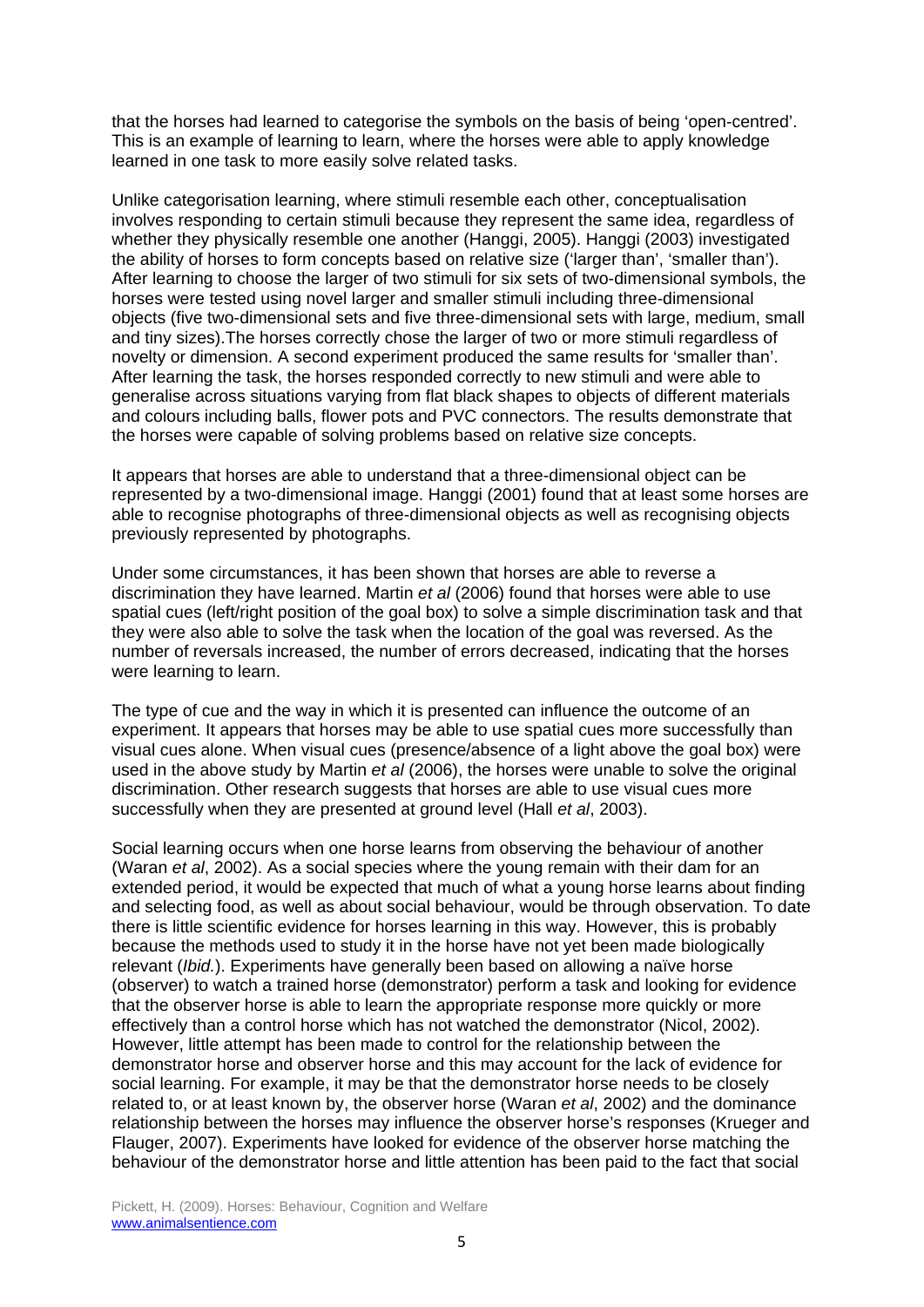learning may have a variety of effects, which may include non-matching behaviour (*Ibid.*). For example, it is possible that a horse may choose to avoid a bucket where they have observed another horse feeding, either because they may choose not to feed from the same spot as another horse or because they may expect there to be no food left in the bucket (*Ibid.*). By incorporating social aspects into learning trials it will be possible to gain insight into horses' social learning abilities (*Ibid.*).

Memory is the retention of information and is the basis for all higher forms of learning (McGreevy, 2004). Horses are generally considered to possess excellent memory (Miller, 1995). Once horses have learned to negotiate a maze to obtain a food reward they are able to remember it on subsequent occasions, even when tested two months later (Marinier and Alexander, 1994). Similarly, when horses have learned to make the correct (rewarded) selection from twenty pairs of visual patterns, the reported frequency of correct choices when the same apparatus is presented six months later is around 85% (McGreevy, 2004).

Although horses have a well-developed procedural memory (memory of context-specific procedures or behaviours), research by McLean (2004) suggests that horses may not possess a prospective type of memory. In this study, horses chose between two goals, one of which contained feed. When the horses were released immediately after the feed had been deposited they were capable of learning the correct goal choice by attending to cues elicited by the personnel depositing the feed. However, when the horses were not released until 10 seconds after the presentation of the associated cue, they were unable to remember the correct goal choice. On the delayed release trials, some individual horses selected the correct goal on more than 60% of trials and one horse chose correctly on over 70% of trials, suggesting that some horses may be able to solve the delay problem. Further research is therefore warranted before firm conclusions can be made about prospective memory in horses.

# **Implications for Welfare**

### *Lessons for the management of domestic horses*

Many horses are kept in social isolation, fed concentrate-based diets with little forage and given insufficient opportunity for exercise. These conditions are far removed from the environment to which horses are adapted and can lead to poor welfare and abnormal behaviour.

Social isolation is stressful for horses (Mal *et al*, 1991a and 1991b). When young horses are individually stabled for the first time after previously living in groups, they show behavioural responses indicative of stress, including neighing, pawing, nibbling and snorting. Visser *et al* (2008) found that these behaviours were displayed significantly more by horses stabled alone compared with horses stabled in pairs and, after 12 weeks, over two thirds of the individually housed horses had developed stereotypies – apparently functionless repetitive behaviours which are considered to indicate poor welfare.

Stereotypical patterns of behaviour, such as weaving, crib-biting, and box-walking, affect between 10 and 40% of stabled horses and are associated with the feeding of low fibre/high grain content feeds and restrictions on social behaviour (Cooper and McGreevy, 2002). Studies of feral horses indicate that although the physical characteristics of domestic horses may have been altered from those of their wild ancestors, little of their species-specific behaviour has changed. Since horses have evolved to live in social groups and to spend the majority of their time seeking and consuming a wide variety of forages, it is unsurprising that denying them the opportunity to express these behaviours is detrimental to their welfare.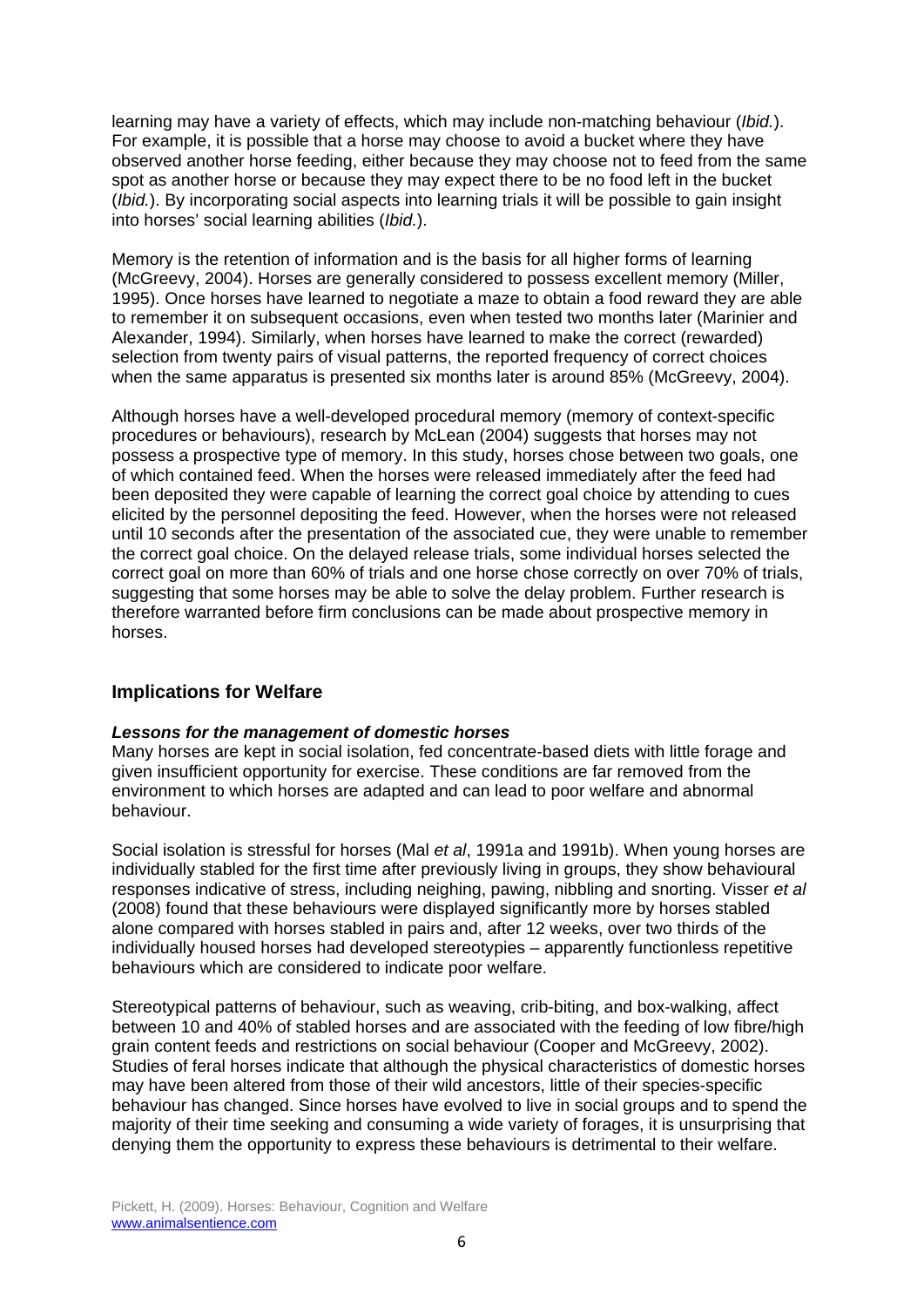In attempts to prevent the performance of stereotypies, physically restricting devices, electric shock and even surgery have been used. These methods are distressing, harmful and ineffective because they address the symptoms rather than the cause (*Ibid.*). Affected horses may even be kept away from other horses because of concerns that other horses may copy the stereotypical behaviour. This is only likely to reinforce the behaviour (McBride and Long, 2001). Through an appreciation of the natural behaviour of horses, management can be modified to address the underlying motivations which lead to stereotypical behaviours. The welfare of domestic horses could be significantly improved by meeting the horses' need to perform important natural behaviours.

It is widely acknowledged that the most effective means of reducing the frequencies of all common stereotypies is to give the horse greater time in paddocks with *ad libitum* forage and social contact with other horses (Pell and McGreevy, 1999). Within the stable environment, the performance of stereotypies can be reduced by feeding high-forage diets with a minimal amount of concentrates and maximising opportunities for social contact (Cooper and McGreevy, 2002).

Provision of a foraging device, which releases feed pellets as it is pushed around the stable floor by the horse, increases time spent foraging and can improve welfare (Winskill *et al*, 1996) and reduce the performance of stereotypical behaviour (Henderson and Waran, 2001). Providing multiple forages to stabled horses can also be beneficial in increasing the frequency and duration of foraging behaviour compared with provision of a single forage (Thorne *et al,* 2005).

Cooper *et al* (2000) found that stereotypical weaving was significantly reduced by providing stabled horses with additional fields of view including a grilled opening between adjacent stables. No weaving at all was recorded in any of the 10 horses (including five horses who had been known to weave for at least two years) when they were kept in stables with openings on all four sides (front view of courtyard, back view of fields and view into both neighbouring stables).

Management conditions not only affect the welfare of horses but also their responses to handling and training and hence their performance. Research by Rivera *et al* (2002) suggests that pasture-kept horses adapt more easily to training than stabled horses. Søndergaard and Laedwig (2004) found that horses housed in groups performed better in training sessions and were less aggressive towards the trainer compared with individually housed horses. Hausberger *et al* (2007) found that learning abilities were impaired in stereotypic horses.

#### *Lessons for the human-horse relationship*

Our knowledge of the natural behaviour and cognitive abilities of horses should be used to inform our actions during handling, riding and training. Given what we know about how horses interact socially, Goodwin (1999) comments that equestrian traditions which are constantly concerned with exerting dominance over the horse could appear to be misguided and that, if human individuals repeatedly attempt to reinforce their dominance over the horses in their charge, it should be recognised that the natural equine response is avoidance. Equestrian traditions which have their basis in establishing a co-operative relationship with the horse would appear to more closely approximate the social relationships seen in free-ranging horse society and the tendency of horses to form pair bonds may be the basis of human-horse bonds which extend beyond the usual masterservant relationship (*Ibid.*).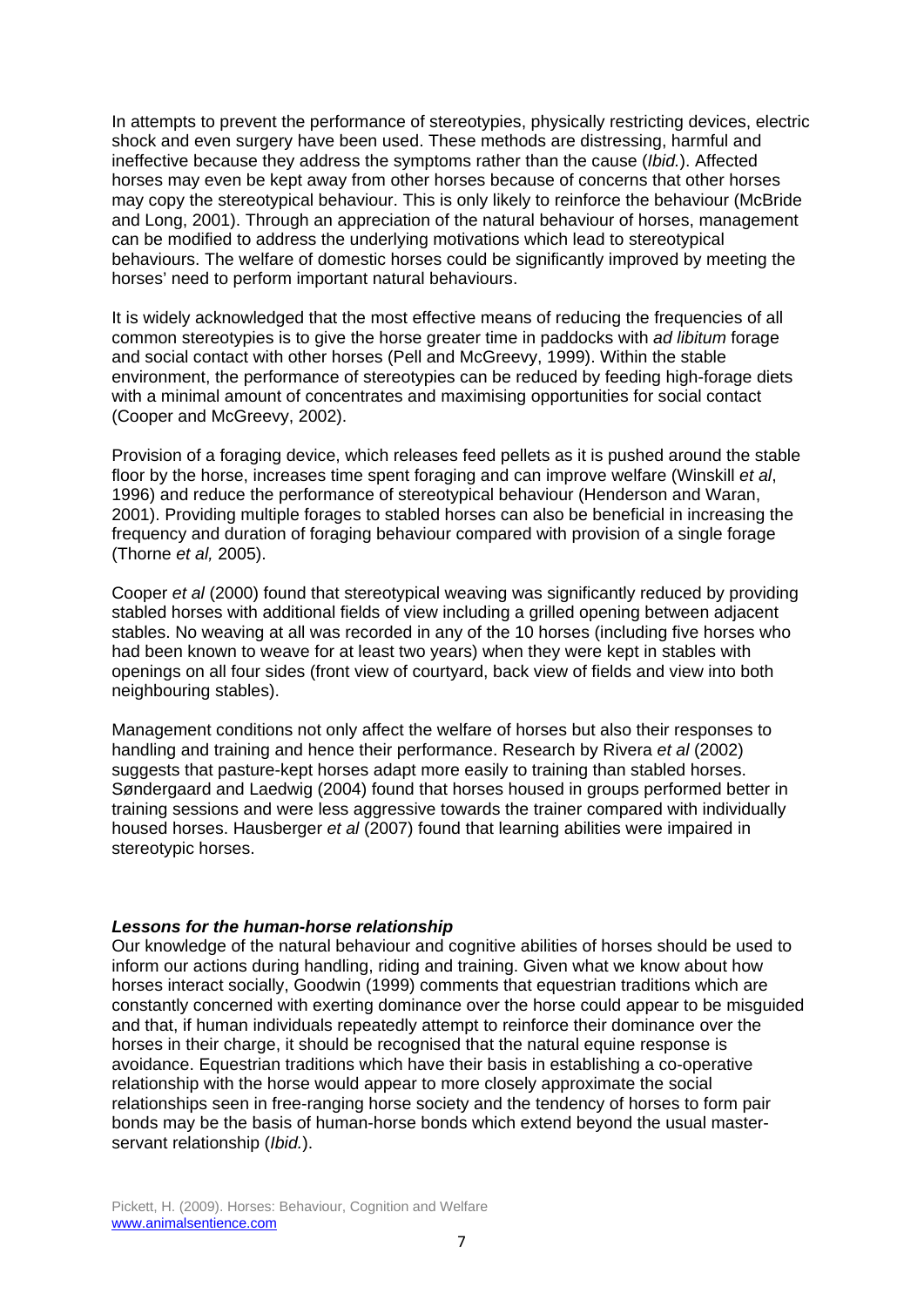Through an appreciation of the way in which horses communicate and interact with each other, it is possible to manage previously unhandled horses without coercion by mimicking their behaviour patterns (Sighieri *et al*, 2003). It is also possible to positively influence the behaviour of foals towards a handler by allowing the foal to observe positive interactions between the handler and the foal's dam. Henry *et al* (2005) found that foals of mares who had been softly brushed and fed by hand for short periods during the first five days of the foals' lives appeared less fearful when approached and accepted saddle pads on their backs more easily and more quickly compared with control foals. These effects lasted until foals were at least one year old.

Despite the long history of the human-horse relationship it appears that we have progressed little in the techniques used to train horses, with most contemporary techniques still being based on traditional methods and negative reinforcement (Waran *et al*, 2002). Through the application of our knowledge of the natural behaviour of horses and their cognitive abilities, more innovative methods that take into account the natural behaviour of the horse and use positive reinforcement are slowly developing (*Ibid.*). Goodwin (1999) concludes that by appreciating the adaptive significance of equine behaviour, sympathetic and effective management of the horse can be achieved.

#### **References**

Christensen, J. W., Zharkikh, T. and Ladewig,J. (2008) Do horses generalise between objects during habituation? *Applied Animal Behaviour Science*, **114:** 509-520.

Cooper, J. J., McDonald, L. and Mills, D. S. (2000) The effect of increasing visual horizons on stereotypic weaving: implications for the social housing of stabled horses. *Applied Animal Behaviour Science*, **69:** 67-83.

Cooper, J. and McGreevy, P. (2002) Stereotypical behaviour in the stabled horse: causes, effects and prevention without compromising welfare. In Waran, N. (ed.) *The Welfare of Horses*. Kluwer Academic Publishers, Dordrecht, The Netherlands, pp 99-124.

Crowell-Davis, S. L. (1993) Social behaviour of the horse and its consequences for domestic management. *Equine Veterinary Education,* **5:** 148-150.

Davidson, N. and Harris, P. (2002) Nutrition and welfare. In Waran, N. (ed.) *The Welfare of Horses*. Kluwer Academic Publishers, Dordrecht, The Netherlands, pp 45-76.

Flannery, B. (1997) Relational discrimination learning in horses. *Applied Animal Behaviour Science,*  **54:** 267-280.

Goodwin, D. (1999) The importance of ethology in understanding the behaviour of the horse. *Equine Veterinary Journal,* Suppl. **28:** 15-19.

Goodwin, D. (2002) Horse behaviour: evolution, domestication and feralisation. In Waran, N. (ed.) *The Welfare of Horses*. Kluwer Academic Publishers, Dordrecht, The Netherlands, pp 1-18.

Goodwin, D., Davidson, H. P. B. and Harris, P. (2005) Selection and acceptance of flavours in concentrate diets for stabled horses. *Applied Animal Behaviour Science*, **95:** 223-232.

Hall, C. A., Cassaday, H. J. and Derrington, A. M. (2003) The effect of stimulus height on visual discrimination in horses. *Journal of Animal Science,* **81:** 1715-1720.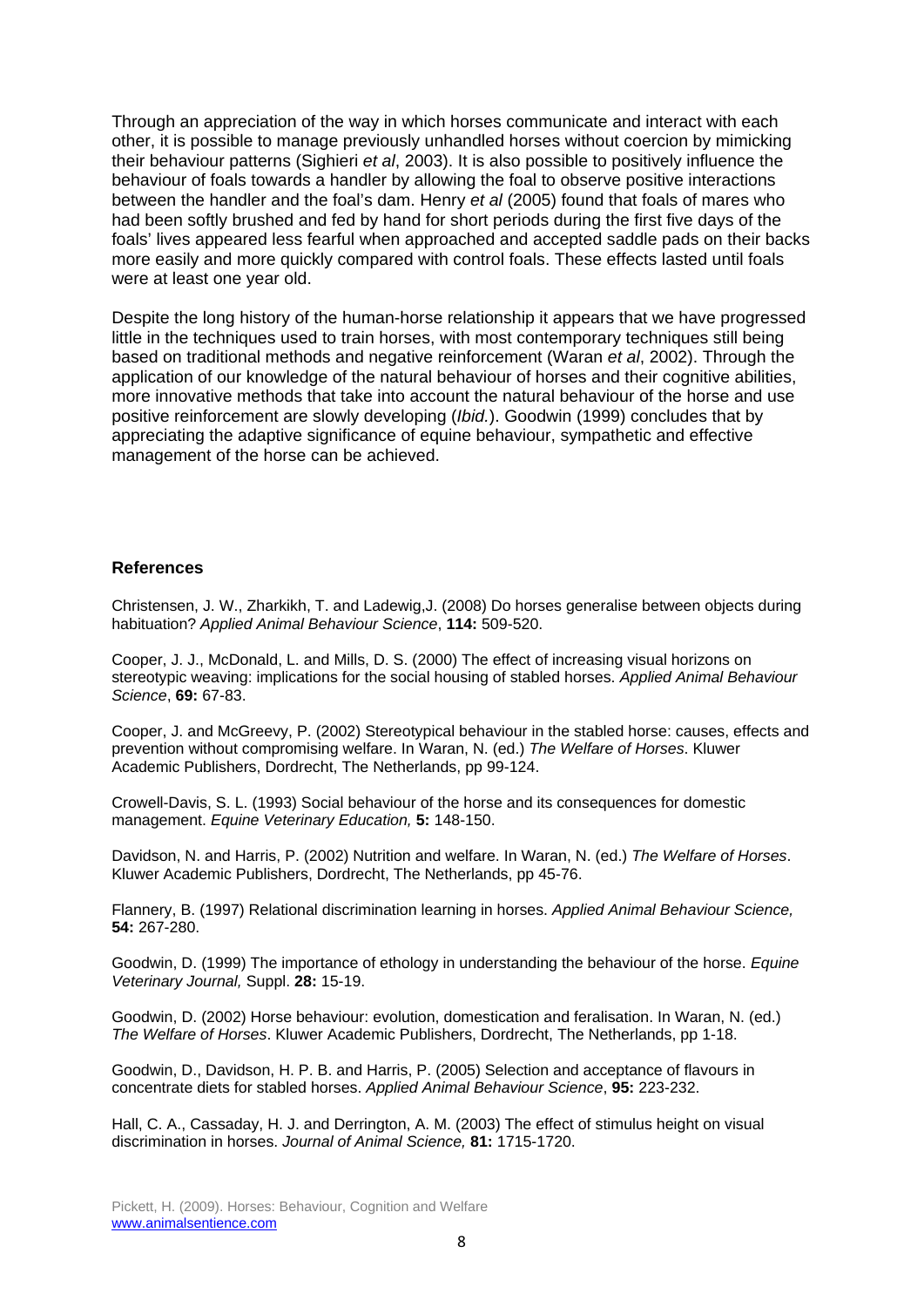Hanggi, E. B. (2001) Can horses recognise pictures? *Proceedings of the Third International Conference on Cognitive Science, Beijing, China,* pp 52-56.

Hanggi, E. B. (2003) Discrimination learning based on relative size concepts in horses (*Equus caballus*). *Applied Animal Behaviour Science,* **83:** 201-213.

Hanggi, E. B. (2005) The thinking horse: cognition and perception reviewed. *AAEP Proceedings*, **51:** 246-255.

Hanggi, E. B. and Ingersoll, J. F. (in press) Stimulus discrimination by horses under scotopic conditions. *Behavioural Processes.* 

Hausberger, M., Gautier, E., Müller,C. and Jego, P. (2007) Lower learning abilities in stereotypic horses. *Applied Animal Behaviour Science,* **107:** 299-306.

Henderson, J. V. and Waran, N. K. (2001) Reducing equine stereotypies using an equiball. *Animal Welfare*, **10:** 73-80.

Henry, S., Hemery, D., Richard, M. A. and Hausberger, M. (2005) Human-mare relationships and behaviour of foals toward humans. *Applied Animal Behaviour Science*, **93:** 341-362.

Houpt, K. A., Law, K. and Martinisi, V. (1978) Dominance hierarchies in domestic horses. *Applied Animal Ethology*, **4:** 273-283.

Houpt, K. A., Zahorik, D. M. and Swartzman-Andert, J. A. (1990) Taste aversion learning in horses. *Journal of Animal Science,* **68:** 2340-2344.

Kimura, R. (1998) Mutual grooming and preferred associate relationships in a band of free-ranging horses. *Applied Animal Behaviour Science*, **59:** 265-276.

Krueger, K. and Flauger, B. (2007) Social learning in horses from a novel perspective. *Behavioural Processes,* **76:** 37-39.

Lansade, L., Pichard, G. and Leconte, M. (2008) Sensory sensitivities: Components of a horse's temperament dimension. *Applied Animal Behaviour Science*, **114:** 534-553.

Mal, M. E., Friend, T. H., Lay, D. C., Vogelsang, S. G. and Jenkins, O. C. (1991a) Behavioural responses of mares to short-term confinement and social isolation. *Applied Animal Behaviour Science,* **31:** 13-24.

Mal, M. E., Friend, T. H., Lay, D. C., Vogelsang, S. G. and Jenkins, O. C. (1991b) Physiological responses of mares to short-term confinement and social isolation. *Equine Veterinary Science,* **11:** 96-102.

Marinier, S. L. and Alexander, A. J. (1994) The use of a maze in testing learning and memory in horses. *Applied Animal Behaviour Science,* **39:** 177-182.

Martin, T. I., Zentall, T. R., and Lawrence, L. (2006) Simple discrimination reversals in the domestic horse (*Equus caballus*): Effect of discriminative stimulus modality on learning to learn. *Applied Animal Behaviour Science,* **101:** 328-338.

McBride, S. D. and Long, L. (2001) Management of horses showing stereotypic behaviour, owner perception and the implications for welfare. *Veterinary Record,* **148:** 799-802.

McDonnell, S. M. and Poulin, A. (2002) Equid play ethogram. *Applied Animal Behaviour Science*, **78:** 263-290.

McGreevy, P. (2004) *Equine Behavior: A Guide for Veterinarians and Equine Scientists*. Elsevier Ltd.